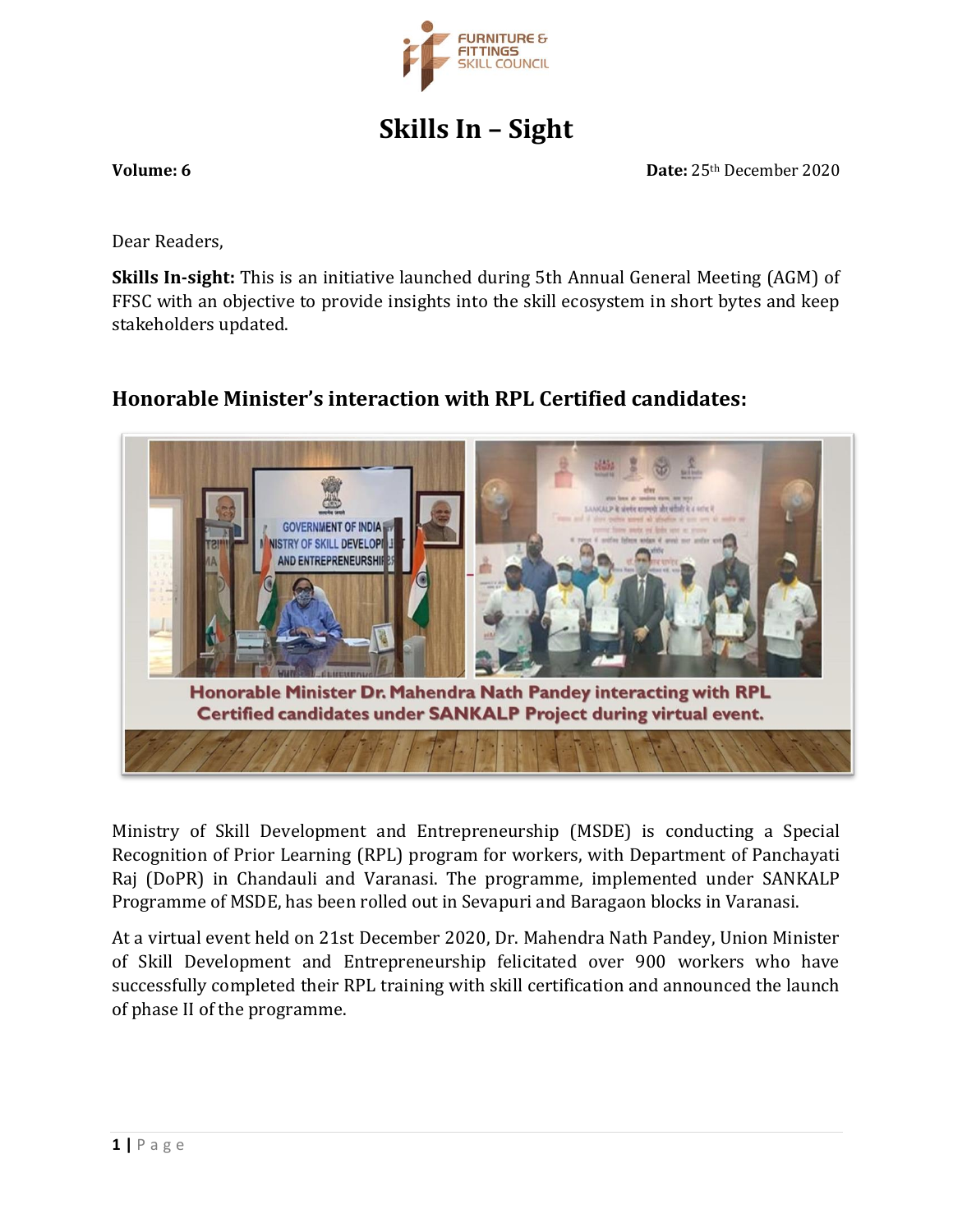

Talking about how the training has helped him, Sanjay Vishwakarma, Lead Carpenter - Wooden Furniture from Jivnathpur in Chandauli said, "I have been working as a carpenter for 15 years making all kinds of modern as well as traditional furniture. Today, I have been finally recognized for my skill with a government certificate under RPL which has opened up the doors for several new opportunities for me. For the first time post-independence, under the noble leadership of the Hon'ble Prime Minister such a unique skilling programme has started. I will go and tell everyone how good this programme is, and encourage may more people to join and get trained for better livelihood prospects."

### **19th Governing Council meeting of FFSC:**

The 19th Governing Council (GC) meeting of FFSC was held on 18th December 2020 via video conferencing.



We would like to share a few key highlights from the meeting below:

- PMKVY.3 RPL4 & RPL5 introduced
- New members added Plantag Coatings, HAKS International and ANCA International
- Industry Leaders take charge of Sub- Committees
- Focus on demand driven training
- Demand Aggregation through the ASEEM Portal
- Apprenticeship Advantage for the Industry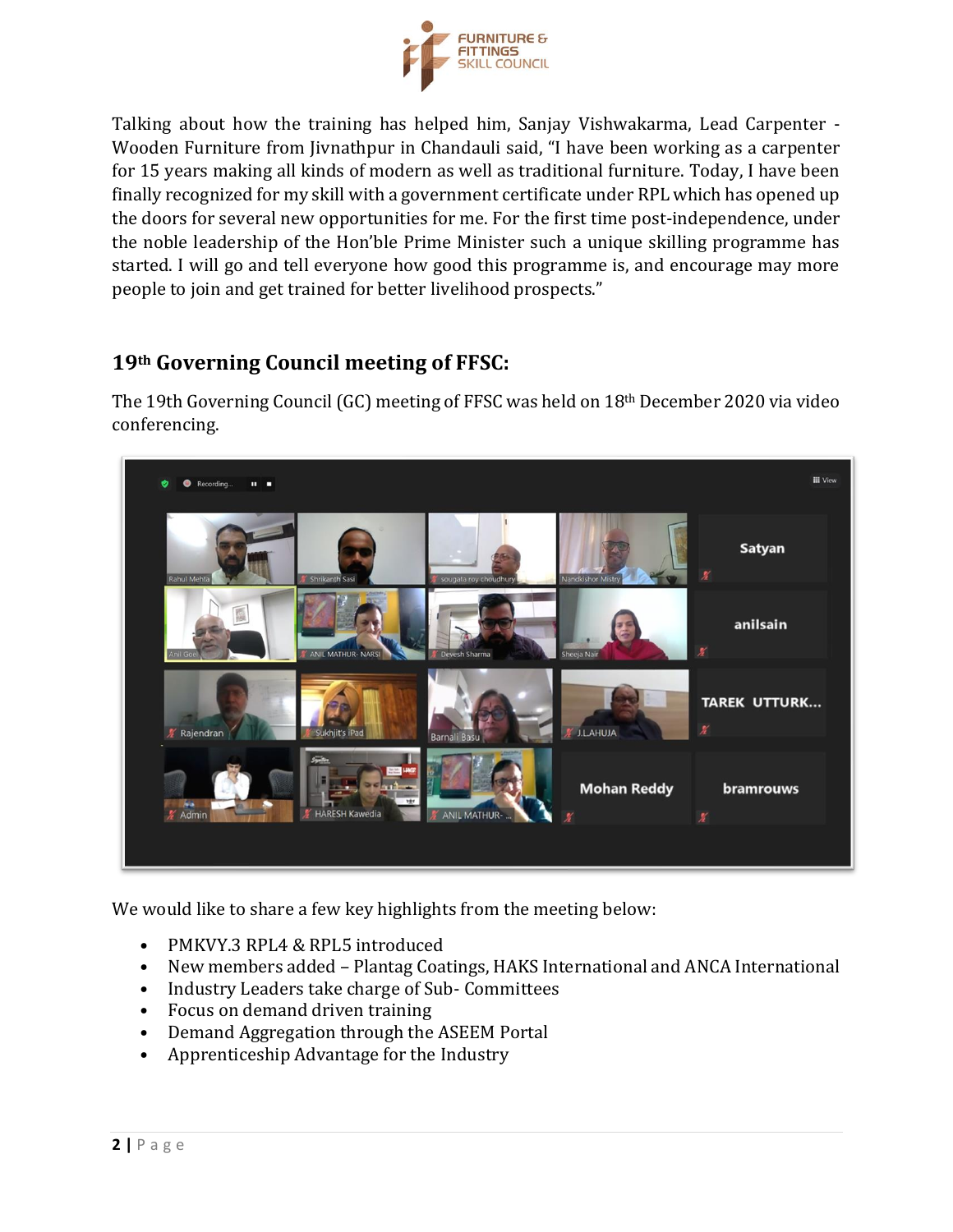

#### **Sub-Committee meetings of FFSC initiated:**

The formation of new sub-committees of FFSC during the 19th Governing Council meeting saw a great response with industry leaders taking charge of the key positions.

The sub-committee meetings kicked off with two online meetings held on 24th December 2020. The meetings defined the scopa and objectives for the sub-committees with goal oriented key result areas.



**1. HR and Career Management Sub – Committee meeting**

#### **2. Board of Standards Sub-committee meeting**

| <b>ALL S-D-C</b><br><b>Company</b><br>Composition<br>$\tilde{\mathbf{Q}}$<br><b>QP/NOS Process &amp; Status Flow</b><br><b>Skill India</b><br>Transforming the skill landscape<br>show not gone may                                                                                                                                                                                                              |                              |
|------------------------------------------------------------------------------------------------------------------------------------------------------------------------------------------------------------------------------------------------------------------------------------------------------------------------------------------------------------------------------------------------------------------|------------------------------|
| Submitted to<br>Draft<br>Complete<br>Standards<br>Submit for<br>Mark as<br><b>SSC</b><br>Create OP<br>Save as Drait -<br>review to<br>Complete<br>Standards                                                                                                                                                                                                                                                      | Satyan                       |
| Standards Reviewed<br>Standards<br>Resubmitted to<br><b>A Sent Back</b><br><b>Under Review</b><br>Approved<br>Standards<br>Standards<br>Standards<br>SSC edit and<br>Standards<br>Standards<br>sent back the<br><b>Reviewed by</b><br>team initiated - Team Review?<br>residents the<br>$N_{\rm bh}$<br>$\overline{\phantom{a}}$<br>OP for<br>Review<br>Standards<br><b>QP</b><br>the review<br>Correction<br>ţ. | <b>Shabana Parween</b><br>¥  |
| <b>ORC Reviewed &amp;</b><br>Awaiting QRC<br>Resubmited to<br><b>QRC Approved</b><br>Sent Back<br>onc<br>Review<br>QRC<br>ORC sent<br>SSC edit and<br>Validated by<br><b>Review by</b><br>Validate OP<br>No. back the OP<br>resubmits the<br>-<br><b>QRC</b><br>QRC<br>Review<br>at QRC?<br>QP<br>for correction                                                                                                 | Rahul Mehta                  |
| NSQC Reviewed &<br>Awating NSQC<br>Resubmitted to<br><b>NSQC Approved</b><br>Serc Back<br>NSQC<br><b>Puntered</b><br><b>NSQC</b><br>NSQC sent<br>SSC edit and<br>Review by<br>Approved by<br>Approve OP<br>-No- back the QP<br>Review<br>resubmits the<br><b>Head</b><br>-<br>NSQC<br>NSQC<br><b>MNSQCT</b><br>QP<br>for correction<br>ш                                                                         | Shubham Agra<br>$\pmb{\chi}$ |
|                                                                                                                                                                                                                                                                                                                                                                                                                  |                              |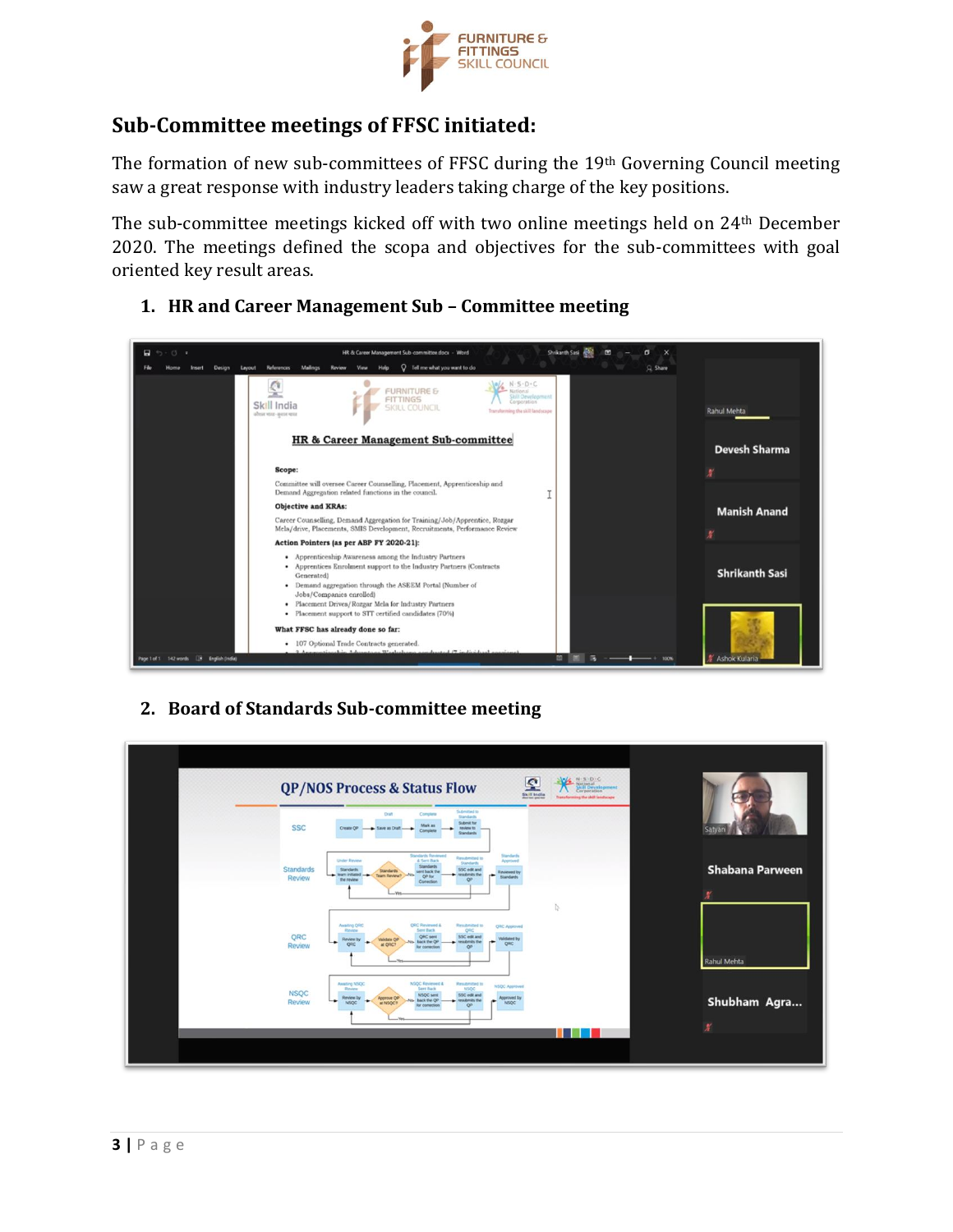

### **Recognition of Prior Learning (RPL) Best in Class Employers (BICE) Townhall by FFSC:**

The townhall was held online on 19th December 2020 for the industry partners of FFSC. Session covered the importance of Recognition of Prior Learning training and certification for workforce engaged with Industry. How Industry can participate in this and associated benefits.



## **Skill Ambassador Campaign: Recognition of Prior Learning (RPL)**

FFSC sessions are ongoing in various locations for **Assistant and Lead Carpenters** with special sessions from Industry and Academic experts who attend online via video conferencing.

FFSC Team takes the **orientation session** for the candidates by covering the introduction of the skilling ecosystem, COVID-19 protocols to be followed, soft skills, details of the PMKVY scheme its benefits and opportunities through RPL certification.

| <b>SAC RPL 1 Training</b>      |       |  |
|--------------------------------|-------|--|
| Nos till last update           | 12475 |  |
| <b>Trained in the week</b>     | 1142  |  |
| <b>Total trained this year</b> | 13617 |  |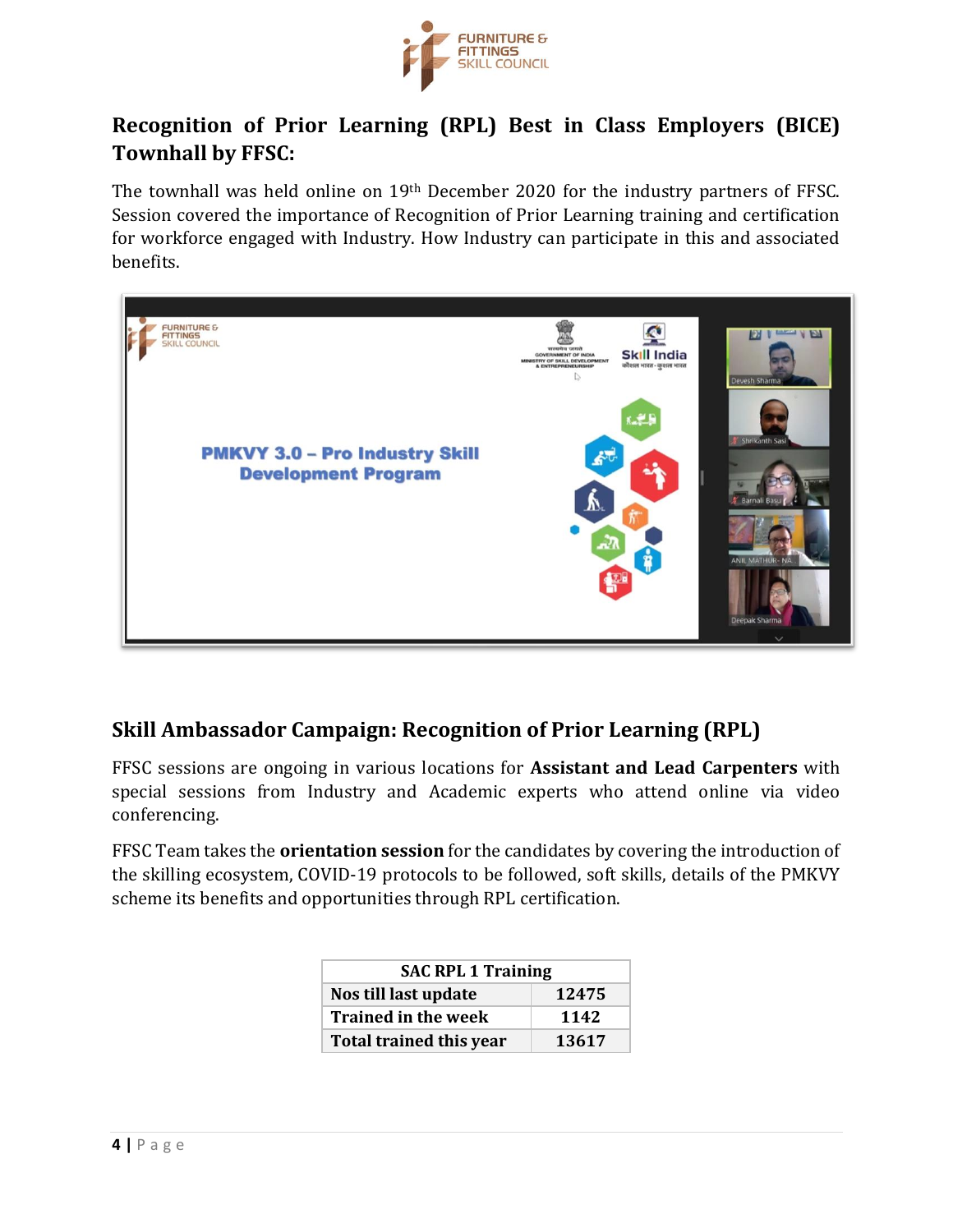



**Locations:** Kozhikode, Kerala | Bijnor, Uttar Pradesh | Kullu, Himanchal Pradesh



Industry experts participate in the domain training sessions to take specific modules for the candidates and clear their queries. Experts from **Narsi Group** have taken the sessions and informed the candidates about technical modules like hinges/fittings, the industry scenario, international standards and opportunities for the workforce in the sector.